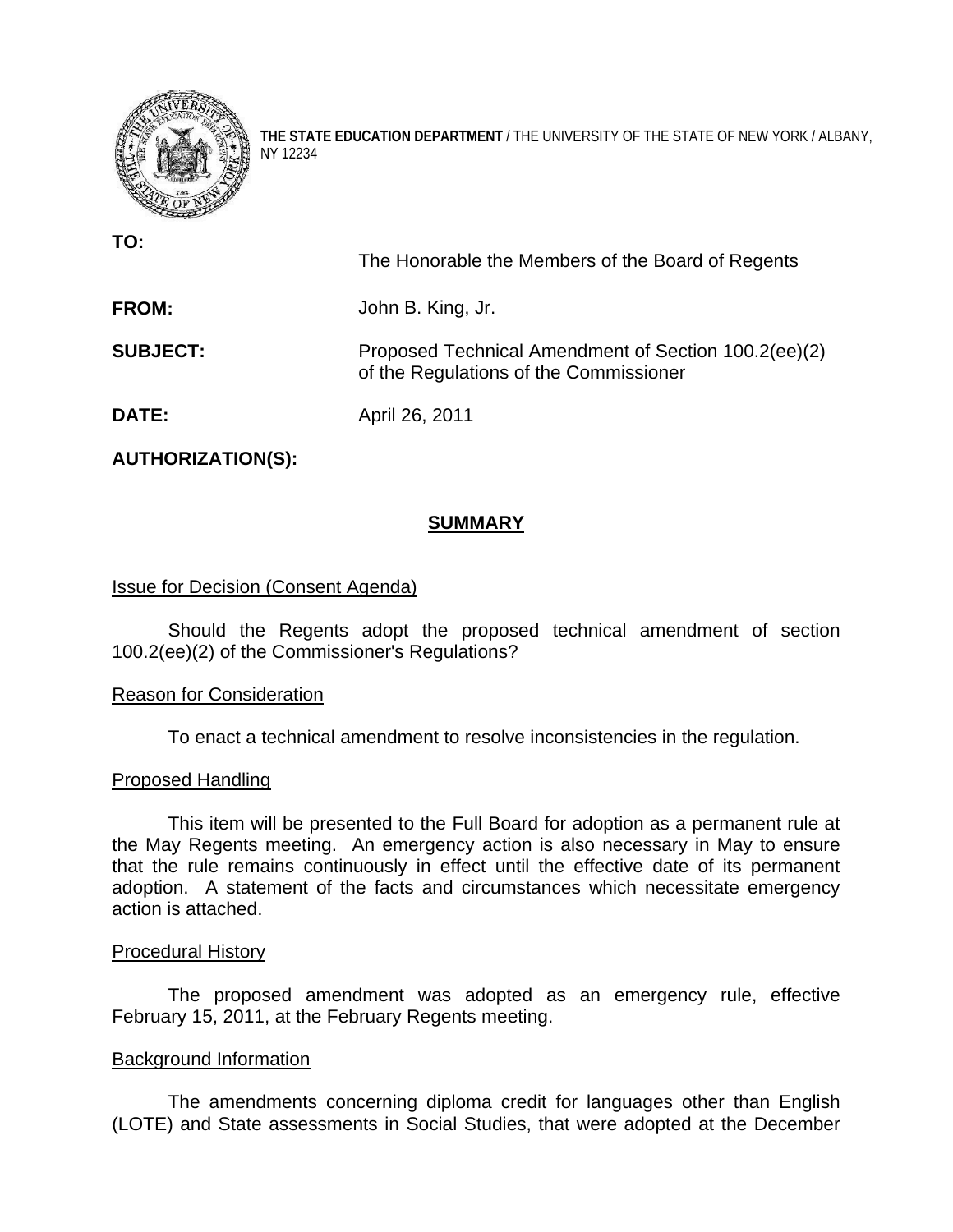2010 Regents meeting, inadvertently omitted language in section 100.2(ee)(2), concerning Academic Intervention Services, that was previously adopted by the Regents in July and October 2010. The proposed amendment is necessary to clarify and resolve this inconsistency by re-inserting the inadvertently omitted language.

A Notice of Proposed Rule Making was published in the State Register on March 2, 2011. Supporting materials are available upon request from the Secretary to the Board of Regents.

#### Recommendation

It is recommended that the Board of Regents take the following action:

 VOTED: That paragraph (2) of subdivision (ee) of section 100.2 of the Regulations of the Commissioner be amended as submitted, effective June 1, 2011; and it is further

 VOTED: That paragraph (2) of subdivision (ee) of section 100.2 of the Regulations of the Commissioner be amended as submitted, effective May 17, 2011, as an emergency action upon a finding by the Board of Regents that such action is necessary for the preservation of the general welfare to ensure that the emergency rule adopted at the February 2011 Regents meeting remains continuously in effect until the effective date of its permanent adoption.

#### Timetable for Implementation

 If adopted at the May Regents meeting, the permanent adoption will become effective June 1, 2011, and the emergency adoption will become effective on May 17, 2011.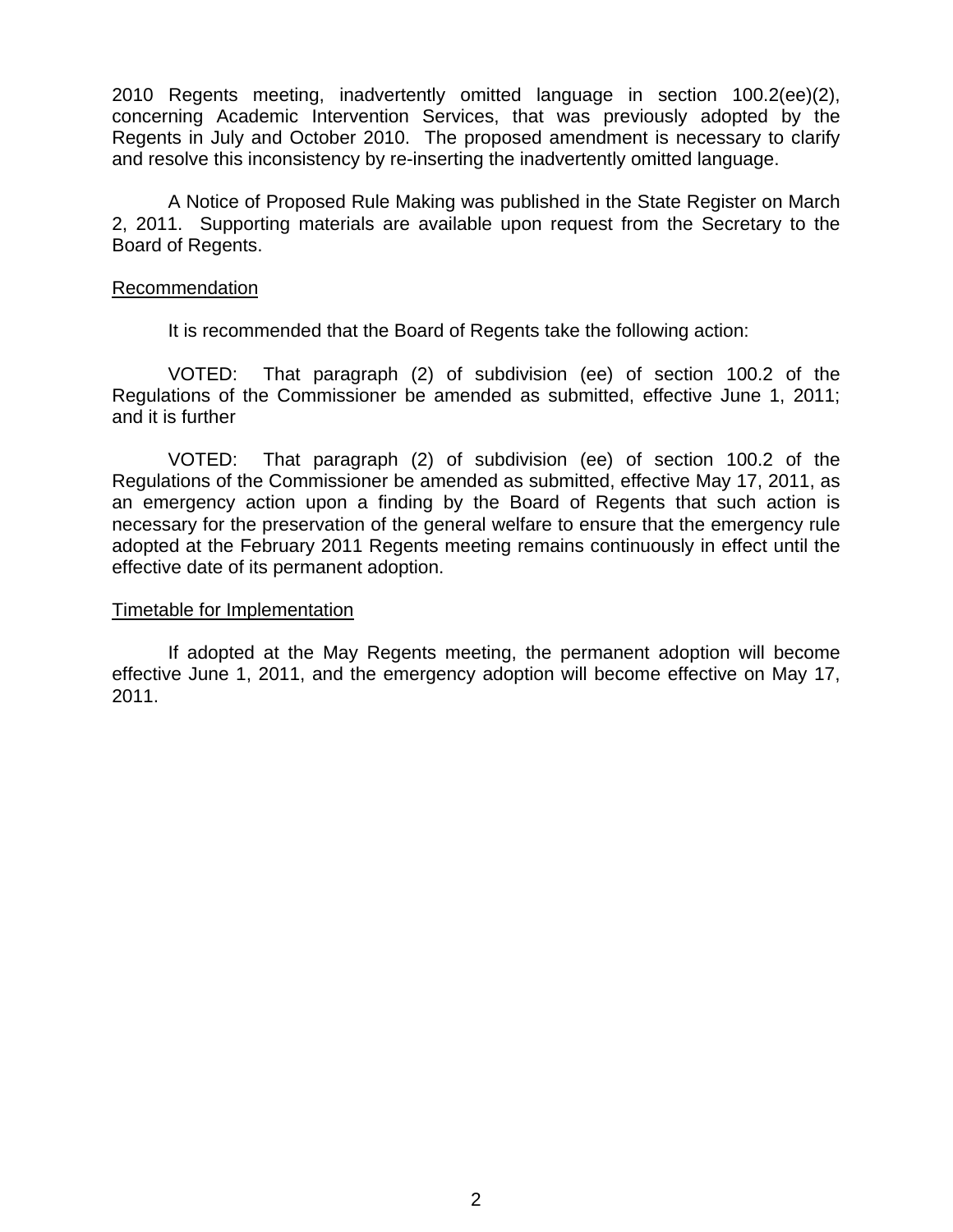PROPOSED AMENDMENT OF SECTION 100.2(ee)(2) OF THE REGULATIONS OF THE COMMISSIONER OF EDUCATION PURSUANT TO EDUCATION LAW SECTIONS 101, 207, 305, 308, 309 AND 3204, RELATING TO ACADEMIC INTERVENTION SERVICES

STATEMENT OF FACTS AND CIRCUMSTANCES WHICH NECESSITATE EMERGENCY ACTION

 The amendments concerning diploma credit for languages other than English (LOTE) and State assessments in Social Studies, that were adopted at the December 2010 Regents meeting (EDU-40-10-00022-P), inadvertently omitted language in section 100.2(ee)(2) that was added in a prior, separate amendment concerning Academic Intervention Services, that was permanently adopted at the October 2010 Regents meeting (EDU-31-10-00004-P). The proposed amendment is necessary to clarify and resolve this inconsistency by including the omitted language.

 The proposed amendment was adopted as an emergency action at the February 7-8, 2011 Regents meeting. A Notice of Emergency Adoption and Proposed Rule Making was published in the State Register on March 2, 2011.

 The proposed amendment has now been adopted as a permanent rule at the May 16-17, 2011 Regents meeting. Pursuant to the State Administrative Procedure Act, the earliest the permanent rule may become effective is after its publication in the State Register on June 1, 2011. Since the February 2011 emergency adoption will expire on May 16, 2011, 90 days after its filing with the Department of State on February 15, 2011, there would be a lapse in the rule's effectiveness. Another emergency adoption is necessary for the preservation of the general welfare to ensure that the emergency rule adopted at the February 2011 Regents meeting remains continuously in effect until the effective date of its adoption as a permanent rule.

3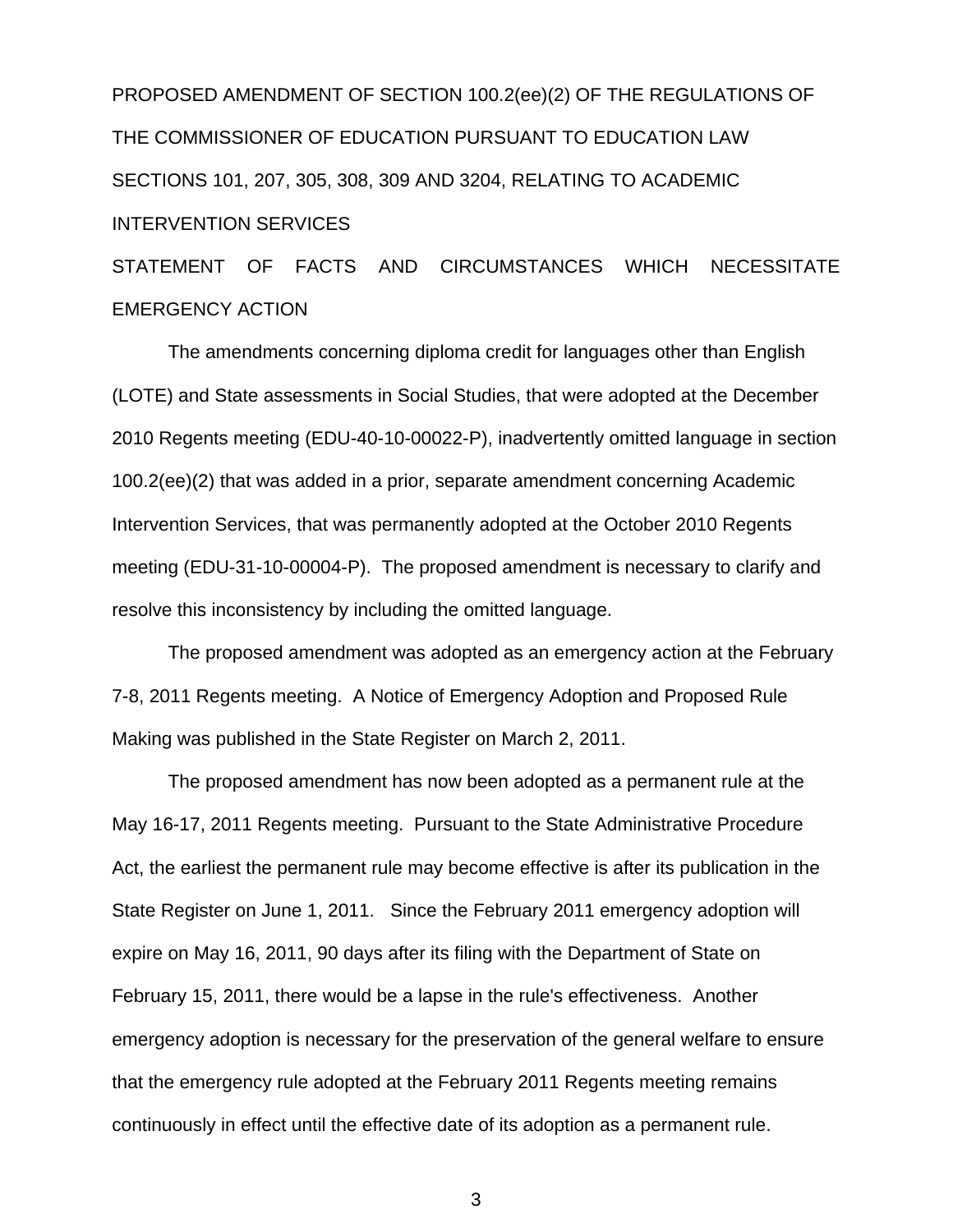#### AMENDMENT OF THE REGULATIONS OF THE COMMISSIONER OF EDUCATION

Pursuant to Education Law sections 101, 207, 305, 308, 309 and 3204

 Paragraph (2) of subdivision (ee) of section 100.2 of the Regulations of the Commissioner of Education is amended, effective May 17, 2011, as follows:

 (2) Requirements for providing academic intervention services in grade [four] three to grade eight. Schools shall provide academic intervention services when students:

(i) score below:

 (a) the State designated performance level on one or more of the State elementary assessments in English language arts, mathematics or science , provided that for the 2010-2011 school year only, the following shall apply:

(1) those students scoring at or below a scale score of 650 shall receive academic intervention instructional services; and

(2) those students scoring above a scale score of 650 but below level 3/proficient shall not be required to receive academic intervention instructional and/or student support services unless the school district, in its discretion, deems it necessary. Each school district shall develop and maintain on file a uniform process by which the district determines whether to offer AIS during the 2010-2011 school year to students who scored above a scale score of 650 but below level 3/proficient on a grade 3-8 English language arts or mathematics State assessment in 2009-2010, and shall no later than the commencement of the first day of instruction either post to its Website or distribute to parents in writing a description of such process;

and/or

 (b) the State designated performance level on a State elementary assessment in social studies administered prior to the 2010-2011 school year; provided that beginning

4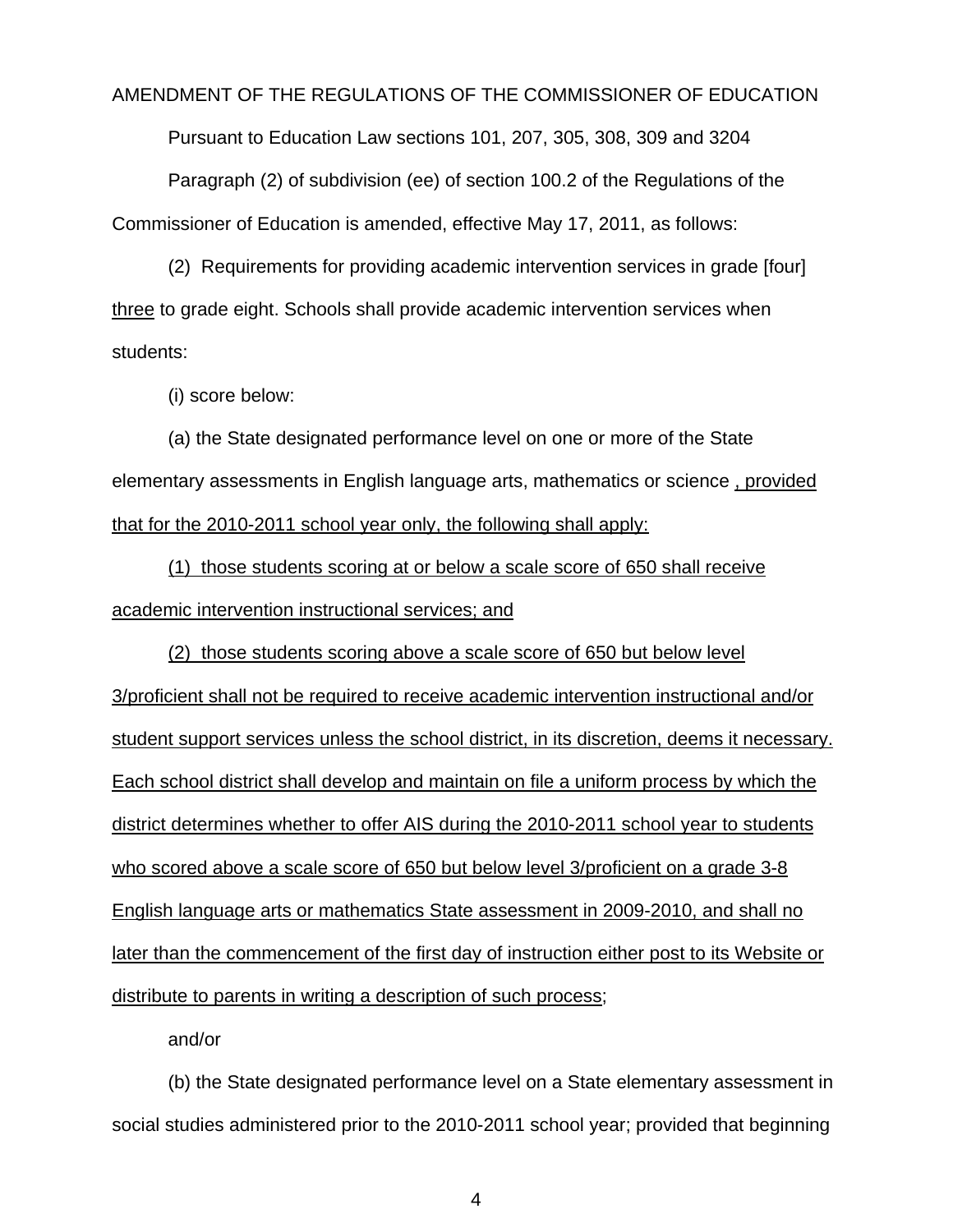in the 2010-2011 school year, at which time a State elementary assessment in social studies shall no longer be administered, a school shall provide academic intervention services when students are determined to be at risk of not achieving State learning standards in social studies pursuant to clause (iii) of this paragraph;

 $(ii)$  . . .

(iii) . . .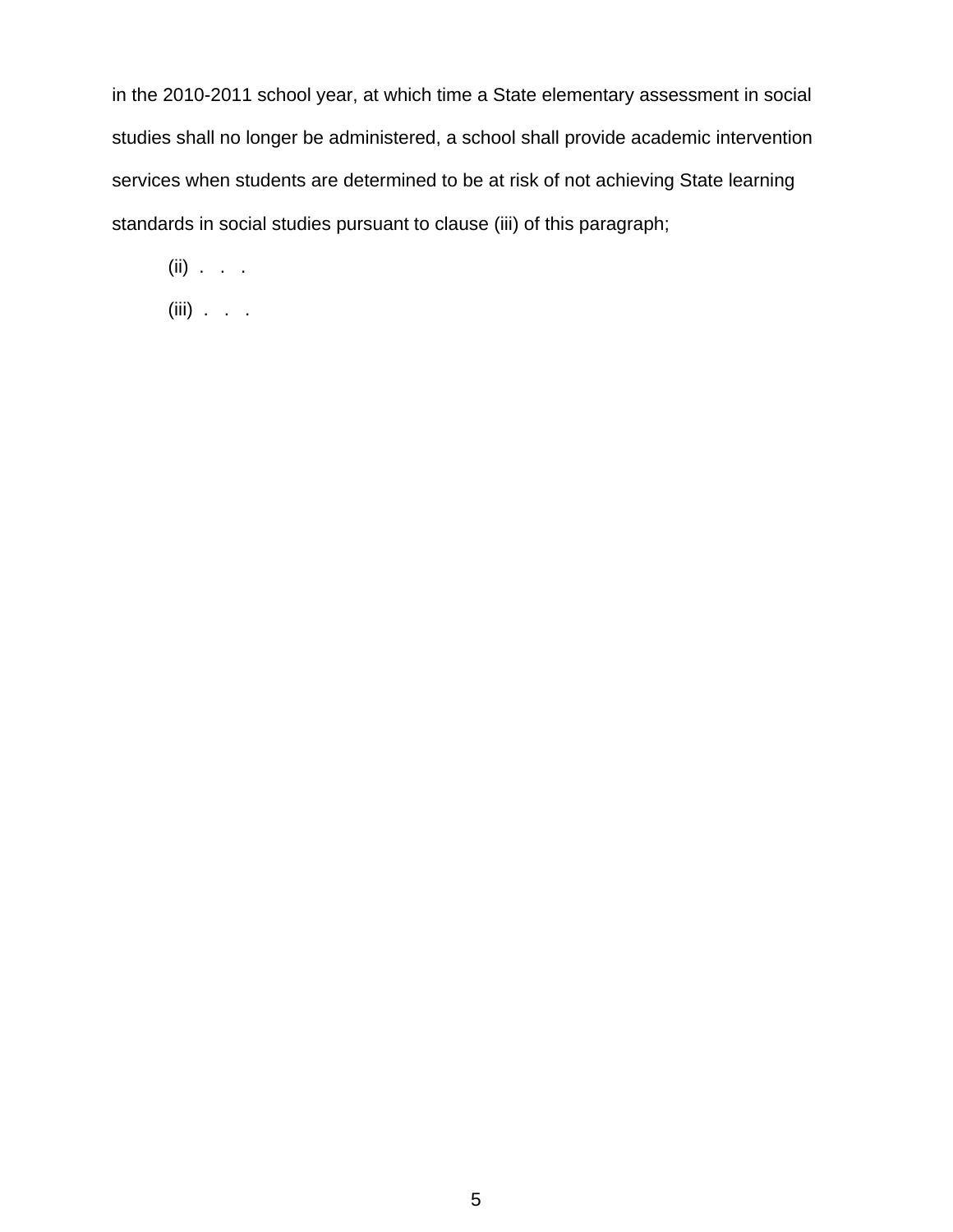#### AMENDMENT OF THE REGULATIONS OF THE COMMISSIONER OF EDUCATION

Pursuant to Education Law sections 101, 207, 305, 308, 309 and 3204

 Paragraph (2) of subdivision (ee) of section 100.2 of the Regulations of the Commissioner of Education is amended, effective June 1, 2011, as follows:

 (2) Requirements for providing academic intervention services in grade [four] three to grade eight. Schools shall provide academic intervention services when students:

(i) score below:

 (a) the State designated performance level on one or more of the State elementary assessments in English language arts, mathematics or science , provided that for the 2010-2011 school year only, the following shall apply:

(1) those students scoring at or below a scale score of 650 shall receive academic intervention instructional services; and

(2) those students scoring above a scale score of 650 but below level 3/proficient shall not be required to receive academic intervention instructional and/or student support services unless the school district, in its discretion, deems it necessary. Each school district shall develop and maintain on file a uniform process by which the district determines whether to offer AIS during the 2010-2011 school year to students who scored above a scale score of 650 but below level 3/proficient on a grade 3-8 English language arts or mathematics State assessment in 2009-2010, and shall no later than the commencement of the first day of instruction either post to its Website or distribute to parents in writing a description of such process;

and/or

 (b) the State designated performance level on a State elementary assessment in social studies administered prior to the 2010-2011 school year; provided that beginning

6